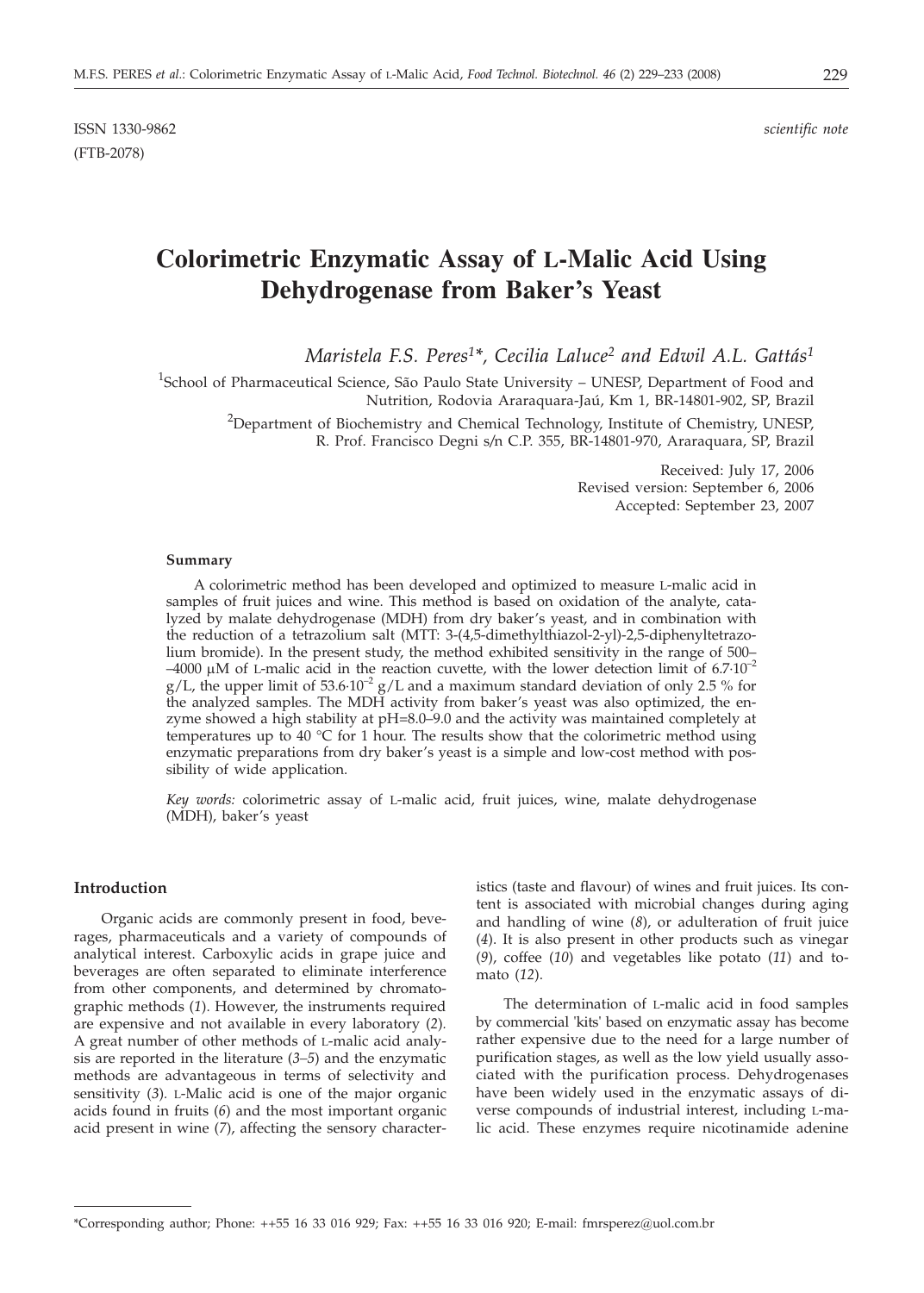dinucleotide  $(NAD<sup>+</sup>)$ , and the simplest way to follow the reactions catalyzed by them is to measure the formation or consumption of the reduced form of the nucleotide (NADH). Malate dehydrogenase (MDH; L-malate: NAD+ oxidoreductase, EC 1.1.1.37) isoenzymes are located in different cellular compartments and fulfill important functions in intermediate metabolism. In *Saccharomyces cerevisiae*, three MDH genes, MDH1, MDH2 and MDH3, encoding mitochondrial, cytosolic and peroxisomal variants respectively, have been identified (*13*), which catalyze the interconversion of malate plus NAD<sup>+</sup> to oxaloacetate plus NADH.

A simple plate assay has been developed to screen microorganisms for L-malic acid production. Acid-producing organisms were identified, after microbial colony growth on solid media, by the appearance around the colony of a dark halo of formazan produced by reduction of a tetrazolium salt (*14*). This reaction has proved very useful in a great number of enzymatic assays (*15– 18*)*.* L-Malic acid is converted to oxaloacetate by malate dehydrogenase, and the formed NADH transfers its hydrogen to the phenazine methosulphate and 3-(4,5-dimethylthiazol-2-yl)-2,5-diphenyltetrazolium bromide (PMS-MTT) system to produce the purple-coloured MTT formazan by the reduction of MTT. Since the MTT colorimetric technique was developed (*19*)*,* the MTT assay has been widely used to measure the toxicity of various substances in cell cultures (*20*)*.* MTT enters the cells by endocytosis and is reduced to formazan, which can be measured spectrophotometrically, by NADH reductase and other enzymes (*21*)*.* Dehydrogenases, using NADH or NADPH as coenzymes, can convert the yellow form of the MTT salt to insoluble purple formazan crystals (*22*)*.*

In the present paper a colorimetric method has been developed for determining L-malic acid in fruit juices (apricot, apple, banana, pear, papaya, orange) and wine, based on the oxidation reaction catalyzed by malate dehydrogenase (MDH) using dry baker's yeast as the source of enzyme and the reduction of a tetrazolium salt. The optimization of the activity of the MDH from baker's yeast is described, and the pH and temperature stability have also been determined.

#### **Materials and Methods**

#### *Microorganism*

Dry baker's yeast used in this study was obtained from AB Brasil Indústria e Comércio de Alimentos Ltda (Pederneiras, SP, Brazil).

#### *Samples of juices and wine*

Apricot (*Prunus armeniaca*), apple (*Malus* sp.), banana (*Musa* sp.), pear (*Pyrus* sp.)*,* papaya (*Carica papaya* L.) and orange (*Citrus* sp.) were purchased from local markets. The juice of each fruit was prepared by homogenizing 13 g of the fruit in 100 mL of water in an electric liquidizer and it was clarified by centrifugation (12000×*g,* 20 min). Samples of Estate sweet white wine (Brazil) and fruit juices were used in the determination of L-malic acid.

# *Cell disruption and crude cell extract preparation for enzymatic assay*

The cells (100 mg) were disrupted, as described by Gattás and Peres (*23*), in a 5-mL screw-capped tube (flat bottom) containing 1 mL of 2 mM sodium citrate buffer ( $pH=6.2$ ) with 2 mM  $\beta$ -mercaptoethanol, and 1.5 g of glass beads  $(425-600 \mu m)$ . The cells were disrupted by six periods of 30-second vortexing at intervals, and the tubes were kept in an ice bath during the resting periods. The supernatant separated by centrifugation (10 min at 12000 rpm in Eppendorf 5415 R centrifuge) was used as the source of MDH in L-malate assays.

#### *Malate dehydrogenase assay*

An enzymatic procedure for the assay of lactate dehydrogenase described in the literature (*24*) was adapted and optimized for the malate dehydrogenase assay. Background reductions were eliminated from the assay by using blank cuvettes containing all the constituents of the reaction, except the malic acid (substrate of the enzymatic reaction), which was replaced by water. The colour developed was measured at the test wavelength of 570 nm using a reference wavelength of 655 nm. The assay measures the production of the reduced derivative (formazan) of an artificial electron acceptor, MTT. A molar absorption coefficient of  $8.15 \cdot 10^3$  M/cm for the MTT formazan was used to calculate the enzyme activity (*25*)*.* One unit of enzyme activity (U) caused the reduction of 1 µmol of MTT per min. MDH activity was expressed as mU/mg protein.

# *Effects of pH on malate dehydrogenase activity and stability*

The optimum pH for MDH activity was determined by carrying out assays at 37 °C, at various pH values, between 6.0 and 10.0 (phosphate buffer, pH=6.0–7.0; Tris-HCl buffer, pH=8.0; glycine/NaOH buffer, pH= 9.0–10.0). The pH stability of the enzyme was determined by measuring the enzymatic activity under standard enzyme assay conditions after incubating the enzyme at various pH for 8 days at  $4 °C$  in the following 0.1 M buffer systems: for pH=4.0–5.0, acetate buffer; for pH=6.0–8.0, phosphate buffer; and for pH=9.0–10.0, Tris buffer.

# *Effects of temperature on malate dehydrogenase activity and thermal stability*

The optimum temperature for MDH activity was determined by assaying the activity at pH=9.7 in 0.1 M glycine/NaOH buffer, at temperatures of 30, 37, 40, 45, 50, 55 and 60 °C. The thermal stability of the enzyme was determined by measuring the activity under standard enzyme assay conditions after incubating the enzyme solution for 1 hour at various temperatures: 0, 30, 40, 50, 53, 56, 60 and 70 °C.

#### *L-malic acid assay*

The L-malic acid was measured in fruit juices and wine by measuring the reduced derivatives (formazan)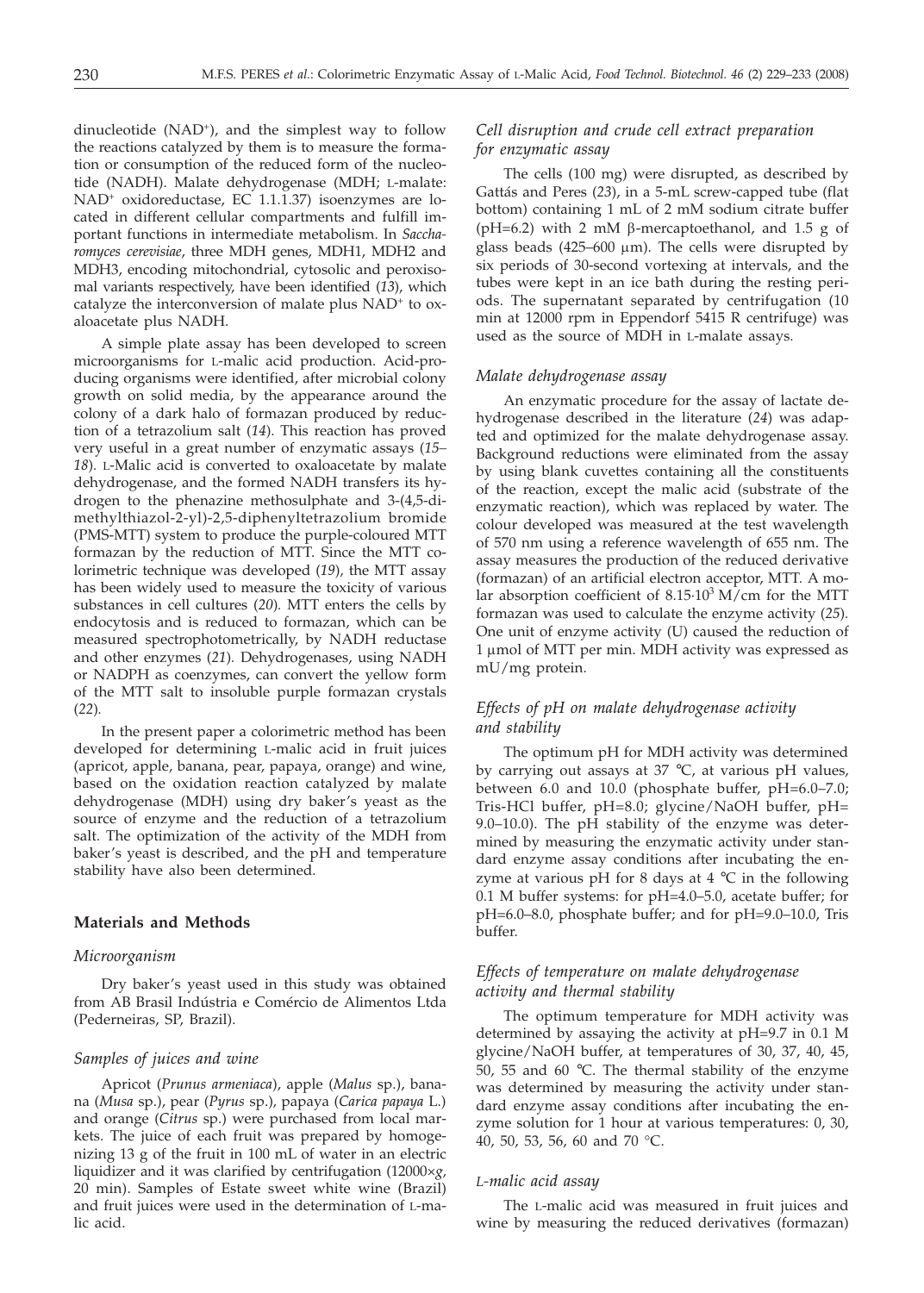of an artificial electron acceptor (MTT). The following reaction mixture was used:  $100 \mu L$  of  $25 \text{ mg/mL}$  of NAD<sup>+</sup>, 100 µL of 600 µM MTT dissolved in phosphate buffered saline (PBS, pH=7.4),  $1 \mu$ L of 100  $\mu$ M PMS dissolved in PBS, 40  $\mu$ L of sample, 759  $\mu$ L of 0.1 M glycine/NaOH buffer (pH=9.7). A volume of 0.30 mL of aliquot was taken from the mixture and added to 0.26 mL of 0.1 M glycine/NaOH buffer (pH=9.7) and 40  $\mu$ L of the enzyme preparation (a total of around 32 mU/mg protein) to start the reaction. This mixture was incubated for 30 min at 40  $^{\circ}$ C, and the reaction was interrupted by the addition of 0.6 mL of a solution containing 50 % dimethylformamide and 20 % sodium dodecyl sulphate (DMF/SDS). The colour developed was measured at a test wavelength of 570 nm using a reference wavelength of 655 nm.

#### *Protein assay*

Total protein was assayed according to the method of Lowry, modified by Layne (*26*)*,* using bovine serum albumin as the standard protein. The levels of total protein in crude cell extracts were 32–35 mg/mL.

## **Results and Discussion**

## *Optimization of the malate dehydrogenase assay*

The catalytic activities vary in response to the concentrations of various substances. Therefore, we sought optimum concentrations of MTT, PMS and NAD<sup>+</sup> in the reaction mixture. The finally chosen concentrations were as follows: 600 mM of MTT, 2.5 mg/mL of  $NAD^+$  and  $100 \mu M$  of PMS. The effects of adding metals on malate dehydrogenase activity were also tested, but no activator was found (data not shown). The linear range of the assay was found adjusting the reaction time and the dilution of the enzyme, and maximal reaction velocity was determined (Figs. 1 and 2). We found that a 30-minute reaction, up to 15-fold dilution of the enzyme and a substrate concentration of  $0.4 \text{ g/L}$  were the best conditions for determination of the MDH activity.

# *Effects of pH and temperature on malate dehydrogenase activity*

The effects of pH (6.0 to 10.0) and temperature (30 to 60 °C) on the activity of the MDH can be observed in Fig. 3. The highest activity found was at pH=9.7 (optimum pH) and the optimum temperature was 40 °C. The optimum pH (*27–29*) and temperature (*28*) for the assay system were established, and the values obtained in this study are similar to the literature values.

Thus, the following reaction mixture was chosen: 100 μL of 25 mg/mL NAD<sup>+</sup>, 100 μL of 600 μM MTT dissolved in phosphate buffered saline (PBS,  $pH=7.4$ ), 1  $\mu$ L of 100  $\mu$ M PMS dissolved in PBS, 40  $\mu$ L of 0.4 g/L of L-malic acid, 759  $\mu$ L of 0.1 M glycine/NaOH buffer (pH= =9.7). A volume of 0.30 mL of this mixture was added to 0.26 mL of 0.1 M glycine/NaOH buffer (pH=9.7), and 40  $\mu$ L of the enzyme preparation (diluted 15-fold) to start the reaction, which proceeded for 30 min at 40 °C. The

reaction was interrupted by adding 0.6 mL of a solution containing 50 % of dimethylformamide and 20 % sodium dodecyl sulphate (DMF/SDS).



**Fig. 1.** Absorbance values obtained for a standard solution of L- -malic acid at various (a) reaction time and (b) dilutions of the cell extract. Each point represents the average of three determinations



**Fig. 2.** Absorbance values obtained for various concentrations of L-malic acid. Each point represents the average of three determinations



**Fig. 3.** Influence of (a) pH and (b) temperature on malate dehydrogenase activity. The MDH was assayed in the pH range of 6.0–10.0, using various buffers (phosphate buffer, pH=6.0–7.0; Tris-HCl buffer, pH=8.0; glycine/NaOH buffer, pH=9.0–10.0). The optimum temperature of malate dehydrogenase activity was determined by assaying enzyme activity at pH=9.7 in 0.1 M of glycine/NaOH buffer at 30, 37, 40, 45, 50, 55 and 60 °C. Each point represents the average of two determinations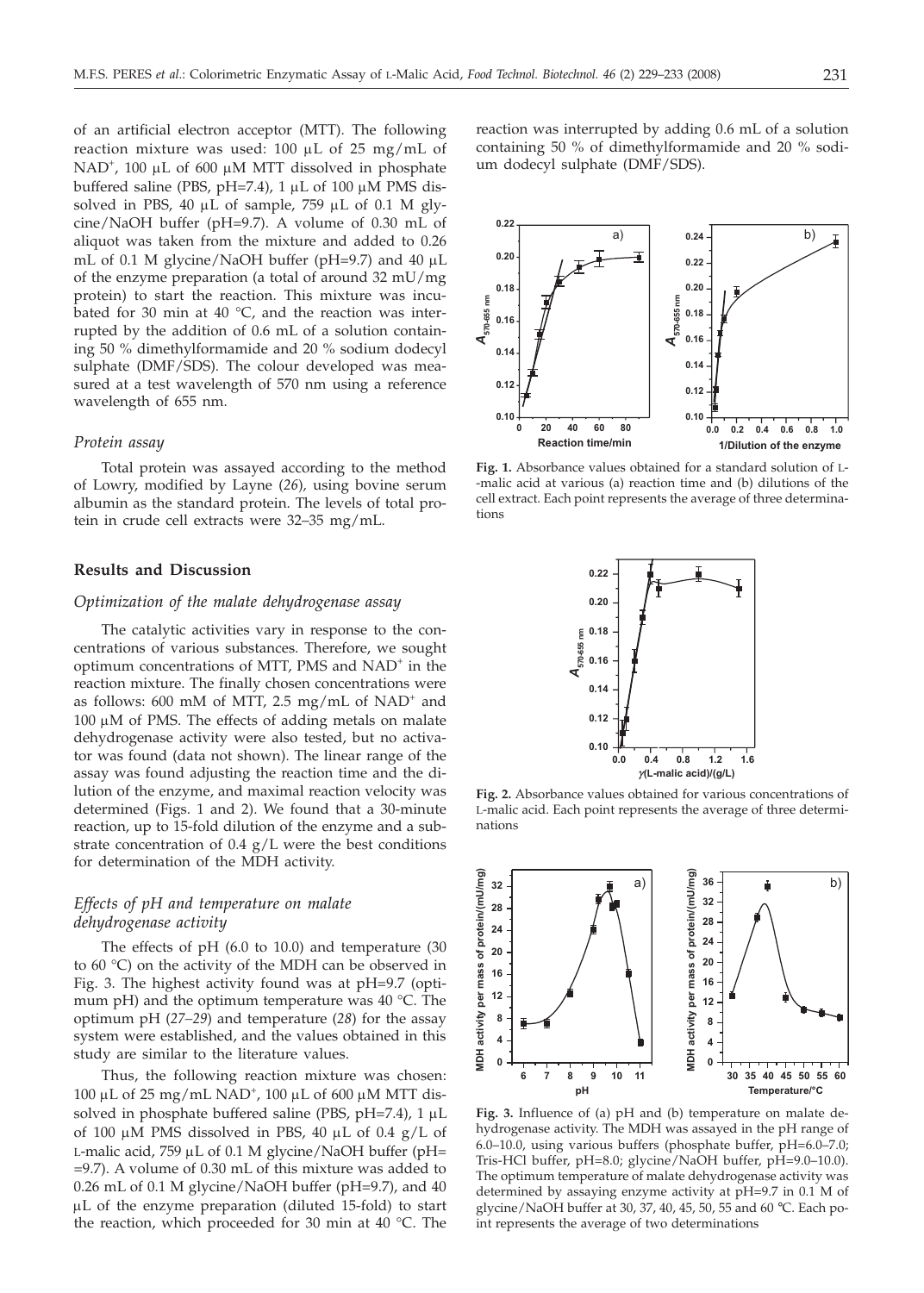# *Stability of malate dehydrogenase activity at various pH and temperatures*

Thermal stability of MDH activity at optimum pH and a range of temperatures was assayed. For the stability at pH from 4 to 10, the activity was determined after 8 days at 4 °C, as shown in Fig. 4a. Fig. 4b shows the activity after the incubation of the enzyme for 1 h at temperatures from 0 to 70 °C. The results obtained showed



**Fig. 4.** Stability of malate dehydrogenase activity at various (a) pH and (b) temperatures measured at the optimum pH and temperature. MDH was stored for 8 days at 4 °C in buffers at various pH. The thermal stability of the enzyme was determined by incubating the enzyme solution for 1 h from 0 to 70 °C. Each point represents the average of two determinations

that the enzyme was most stable at pH=8.0–9.0 and temperatures up to 40 °C, above which its activity gradually decreased. These results coincided with the data in the literature for cytoplasmic and mitochondrial isoenzymes, which were stable for more than 48 h at 20 °C and 2 weeks at 4 °C (*28*), and for mitochondrial MDH from isolated rat liver mitochondria, which showed a 20–45 % loss of MDH activity from 60–120 min at 37 °C, but more than 90 % activity within 30 min (*30*).

#### *Analytical curve for the assay of L-malic acid*

The method was sensitive in the range of 500–4000  $\mu$ M of L-malic acid in the reaction mixture, as observed in Fig. 5, with the lower detection limit of  $6.7 \cdot 10^{-2}$  g/L and the upper limit of  $53.6 \cdot 10^{-2}$  g/L, and a linear corre-



**Fig. 5.** Analytical curve for L-malic acid. Each point represents the average of two determinations

lation coefficient of 0.998. This sensitivity was compared with the UV method (*31*) using the same enzymatic preparation, which gave a lower detection limit of  $8.04 \cdot 10^{-3}$  and an upper limit of  $16.08 \cdot 10^{-3}$  g/L, showing that the UV method was more sensitive. Nevertheless, the results obtained here are perfectly compatible with the UV method, and there is the added advantage that they can be quantified in a single colorimeter, simply and rapidly.

## *L-Malic acid determination*

In this study, the concentration of L-malic acid was measured in samples of wine and juices, and a maximum standard deviation of only 2.5 % was obtained, as can be observed in Table 1. The L-malic acid content

Table 1. Results obtained for the determination of L-malic acid in fruit juice and wine

| Samples                   | $\gamma$ (L-malic acid)<br>g/L |
|---------------------------|--------------------------------|
| Apricot juice             | $0.79 \pm 0.02$                |
| Apple juice               | $3.99 + 0.03$                  |
| Banana juice              | $0.64 + 0.01$                  |
| Pear juice                | $1.28 + 0.02$                  |
| Papaya juice              | $5.10+0.05$                    |
| Orange juice              | $2.15+0.01$                    |
| Sweet white wine (Estate) | $2.39 \pm 0.04$                |

found was similar to that described in the literature for some samples of fruit juices (*4*) and wine (*3,7*) and similar standard deviations were obtained by using proton nuclear magnetic resonance spectroscopy for the determination of L-malic acid (*15*).

#### **Conclusions**

We estimated that a 30-minute reaction, up to 15- -fold dilution of the extracted enzyme and a concentration of the substrate of the 0.4 g/L are the best conditions for the determination of the MDH activity. The highest activity was found at pH=9.7 (pH optimum) and the optimum temperature was 40 °C. The enzyme was highly stable at pH=8.0–9.0 and the thermal stability was constant up to  $40 °C$ , after which the activity gradually decreased. The method was sensitive in the range of  $500-4000 \mu M$  of L-malic acid in the reaction cuvette, and the colour was proportional to the amount of L-malic acid present in the sample, with relatively small errors. The method developed here is very precise and linear and could readily be applied to analyses of real food samples, being a simple methodology of low cost.

#### *Acknowledgements*

We are grateful for the financial support of the FAPESP and PADC/FCF/UNESP.